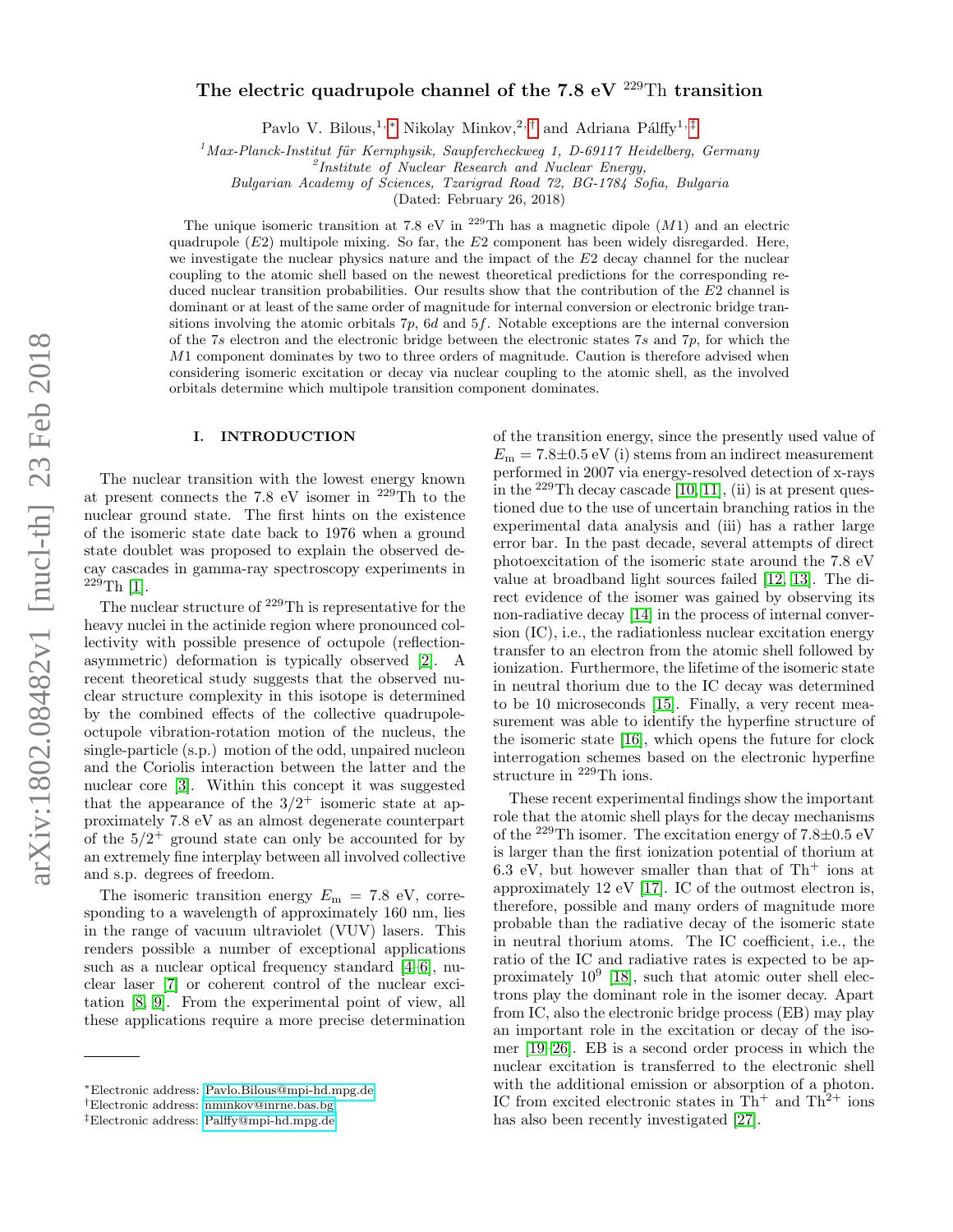The transition between the isomeric and the ground state occurs via a magnetic dipole  $(M1)$  and an electric quadrupole  $(E2)$  multipole mixing. The  $M1$  component has been assumed so far to play the dominant role in the isomeric transition. The reason for this is twofold. First, the VUV laser-nucleus interaction which lays at the core of the most appealing applications involving 229mTh would proceed via the radiative channel. The radiative decay rates however are proportional to  $E_{\rm m}^3$  for dipole and  $E_{\rm m}^5$  for quadrupole multipolarity, respectively. With the isomeric transition energy  $E_{\rm m}$  being very small, the additional multiplicative factor  $E_{\rm m}^2$  suppresses the  $E2$ component by more than ten orders of magnitude. This does not hold however for the IC or EB rates, which do not have an explicit dependence on the transition energy.

Second, so far the E2 component was considered to be negligible even for non-radiative processes involving the coupling to the atomic shell. For instance, Refs. [\[28,](#page-7-16) [29\]](#page-7-17) conclude that the ratio of the E2 and M1 IC rates should be smaller than  $10^{-3}$  for the thorium atom, presumably considering the IC of the 7s electron, based on the theoretical values  $B(M1) \simeq 10^{-2}$  W.u. and  $B(E2) \simeq 10$  W.u. The latter approximate theoretical values for the reduced transition probabilities were deduced using branching ratios (Alaga rules [\[30\]](#page-7-18)) from observed decays of neighboring levels. EB calculations [\[23\]](#page-7-19) considering several atomic orbitals conclude that the  $E2$  contribution is negligible based on the values  $B(M1) = 4.8 \times 10^{-2}$  W.u. and  $B(E2) = 1$  W.u. However, the most recent theoretical predictions [\[3\]](#page-6-2) for the reduced transition probabilities have provided the values  $B(M1) = 0.0076$  W.u. and  $B(E2) = 27$  W.u., which are smaller for the M1 transition and larger for the E2 transition, respectively, compared to the previous values used for the conclusions quoted above. A smaller M1 reduced transition probability is consistent with the recently observed isomeric state lifetime [\[15\]](#page-7-9) considering an IC coefficient of  $10^9$ . It should be noted that theoretical  $B(M1)$  values smaller than those used in Ref. [\[23,](#page-7-19) [29\]](#page-7-17) but still larger by a factor of two than the ones in Ref. [\[3\]](#page-6-2) were obtained through the quasiparticle-plus-phonon model [\[31,](#page-7-20) [32\]](#page-7-21).

In this paper, we question the existing paradigm and investigate the existence and the impact of the E2 multipole mixing for the <sup>229</sup>Th isomeric transition from a nuclear and atomic physics perspective. From the nuclear physics point of view, the E2 component is related to the strong collectivity of the heavy thorium nucleus, which dominates its low-lying spectrum. Closer to atomic physics, we perform IC and EB calculations considering the most recent state-of-the-art theoretical predictions for the reduced transition probabilities for the isomer [\[3\]](#page-6-2). Our results clearly show that the coupling of the atomic shell to the nucleus is not always negligible and can be even dominated by the E2 component for specific atomic orbitals. This holds true for the 5f and 6d orbitals, which are of relevance for IC from excited electronic state and for EB processes. We formulate valid criteria upon which the E2 component needs to be considered and investigate the consequences of the multipole mixing for the experimental effort dedicated at present to the <sup>229</sup>Th isomeric transition.

The paper is structured as follows. Sec. [II](#page-1-0) discusses the origin of electromagnetic multipole mixing in the nuclear structure model describing the low-lying positive- and negative-parity excited levels and transition probabilities observed in the <sup>229</sup>Th nucleus. The theory of the nuclear transition coupling to the atomic shell in the processes of IC and EB is briefly summarized in Sec. [III.](#page-2-0) Numerical results and discussions follow in Sec. [IV.](#page-3-0) Concluding remarks are given at the end of the paper. Atomic units  $(\hbar = e = m_e = 1)$  are used throughout the paper unless otherwise specified.

# <span id="page-1-0"></span>II. NUCLEAR STRUCTURE BACKGROUND OF THE ISOMERIC TRANSITION

The actinide nuclei and in particular the even-odd isotopes among them present a rich nuclear structure. A model approach capable to incorporate the shapedynamic properties together with the intrinsic structure characteristics typical for the actinide nuclei has been under development in the last decade [\[33](#page-7-22)[–39\]](#page-7-23). It considers a collective quadrupole-octupole (QO) vibration-rotation motion of the nucleus which in the particular case of oddmass nuclei is coupled to the motion of the single (odd) nucleon within a reflection-asymmetric deformed potential. The collective motion is described through the socalled coherent QO mode (CQOM) giving raise to the quasi parity-doublet structure of the spectrum [\[33,](#page-7-22) [34\]](#page-7-24), whereas the single-particle (s.p.) one is determined by deformed shell model (DSM) with reflection-asymmetric Woods-Saxon potential [\[35\]](#page-7-25) and pairing correlations of BCS type included as in Ref. [\[36\]](#page-7-26). The Coriolis interaction between CQOM and the odd nucleon was originally considered in [\[37,](#page-7-27) [38\]](#page-7-28), whereas the effect of Coriolis decoupling and K-mixing on the rotation-vibration levels, with  $K$  the projection of the angular momentum on the intrinsic nuclear symmetry axis, was taken into account in [\[39\]](#page-7-23).

All the model aspects outlined above have been assembled together in Ref. [\[3\]](#page-6-2) in a detailed nuclear-structuremodel description of the low-lying positive- and negativeparity excited levels and transition probabilities observed in <sup>229</sup>Th to predict the  $B(M1)$  and  $B(E2)$  reduced probabilities for the radiative decay of the 7.8 eV  $K = 3/2^+$ isomer to the  $K = 5/2^+$  ground state. The two states are considered as almost degenerate quasi-particle bandheads with a superposed collective QO vibration-rotation mode giving raise to yrast  $K = 5/2^+$  and non-yrast  $K = 3/2^+$  quasi parity-doublet structures. The isomer decay is obtained as the result of a Coriolis mixing emerging from a remarkably fine interplay between the coherent QO motion of the core and the single-nucleon motion within the reflection-asymmetric deformed potential. Despite earlier statements on the weakness of the Coriolis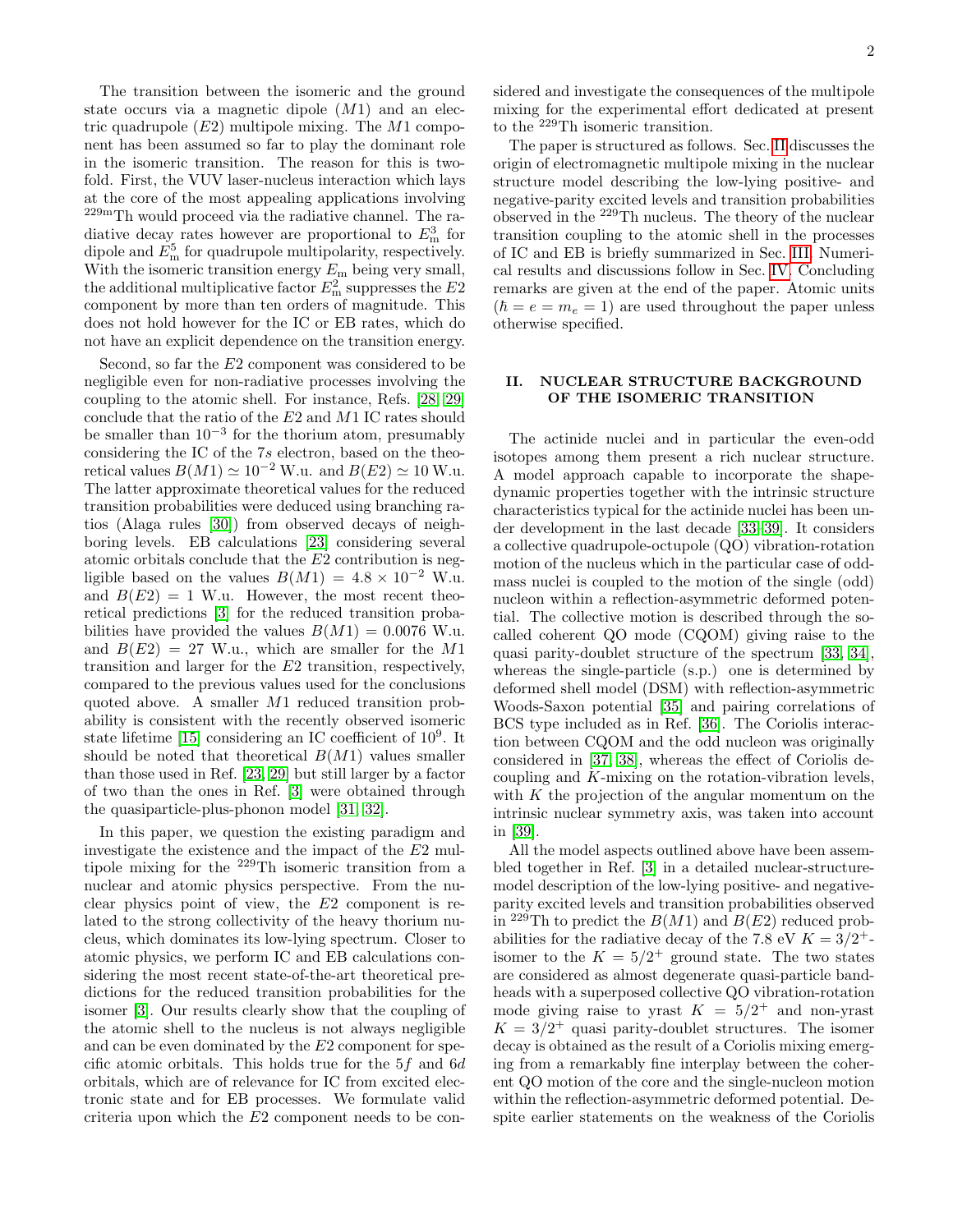mixing [\[28,](#page-7-16) [29\]](#page-7-17), we emphasize that only because of the Coriolis K-mixing interaction can we explain the presence of the otherwise due to the overall axial symmetry of the problem  $K$ -forbidden  $M1$  and  $E2$  transitions between the yrast and non-yrast bands.

Within this model it is also clear that the two electromagnetic multipole contributions have different origins. The E2 transition is mainly related to the collective part, whereas the M1 component emerges from the single-nucleon degree of freedom [\[40\]](#page-7-29). Nevertheless, the collective QO mode has a strong indirect influence on the M1 transition via the s.p. coupling to the nuclear core. Vice-versa, the collective part is decisive for the E2 transition, however with indirect influence from the single nucleon via the particle-core coupling. The reasoning for the existence and the decay properties of the  $229m$ Th state is therefore strongly related to all nuclear structure model ingredients in Ref. [\[3\]](#page-6-2), namely, the collective core, the single-nucleon motion in the deformed potential and the Coriolis interaction. For the calculations below we will use reduced transition probability values  $B(M1) = 0.0076$  W.u. and  $B(E2) = 27$  W.u. predicted by this state-of-the-art model.

### <span id="page-2-0"></span>III. COUPLING TO THE ATOMIC SHELL

Especially due to the very small transition energy, the atomic shell can play an important role in the decay or excitation of the isomer. The radiative channel, on the other hand, is very weak, with an expected radiative width  $\Gamma_{\gamma}$  to transition energy ratio of approx. 10<sup>-20</sup>. This value is calculated considering only the M1 channel, which is much stronger than the  $E2$  one. Indeed, with the radiative rates given by [\[40\]](#page-7-29)

$$
\Gamma_{\gamma}(M1) = 1.779 \cdot 10^{13} \cdot E_{\rm m}^{3} \cdot B(M1) \tag{1}
$$

for magnetic dipole transitions and

$$
\Gamma_{\gamma}(E2) = 1.223 \cdot 10^9 \cdot E_{\rm m}^5 \cdot B(E2)
$$
 (2)

for electric quadrupole transitions, we obtain a ratio  $\Gamma_{\gamma}(E2)/\Gamma_{\gamma}(M1) = 6.9 \cdot 10^{-10}$ . In the equations above, the transition probabilities (in  $s^{-1}$ ) are expressed as a function of  $B(E2)$  in  $e^2$ fm<sup>4</sup> and  $B(M1)$  in units of the nuclear magneton squared  $\mu_N^2$ , while the energy  $E_m$  is considered in MeV. The value  $6.9 \cdot 10^{-10}$  is larger than the ratio of 10<sup>−</sup><sup>13</sup> reported in Ref. [\[29\]](#page-7-17) based on the singleparticle (Weisskopf) model, but still very small. For all practical purposes, the E2 component can be safely neglected for the radiative decay channel.

# A. Internal conversion rates

Let us now consider IC for neutral Th atoms or excited Th ions. The IC transition rate expressions can

be written via the reduced nuclear transition probabilities and numerical integrals of radial electronic wave function corresponding to the electronic matrix element for the Coulomb or current-current interactions between electron and nucleus [\[27\]](#page-7-15). We present here only the final expressions, for the M1 contribution

<span id="page-2-1"></span>
$$
\Gamma_{\rm IC}(M1) = \frac{8\pi^2}{9} B(M1) \sum_{\kappa} (2j+1) \times (\kappa_i + \kappa)^2 \left(\begin{array}{cc} j_i & j & 1\\ 1/2 & -1/2 & 0 \end{array}\right)^2 |R_{\varepsilon\kappa}^{\rm M1}|^2 \Lambda, (3)
$$

and for the E2 contribution

<span id="page-2-2"></span>
$$
\Gamma_{\rm IC}(E2) = \frac{8\pi^2}{25} B(E2) \sum_{\kappa} (2j+1) \times \left(\frac{j_i}{1/2} - \frac{j}{-1/2} \frac{1}{0}\right)^2 |R_{\varepsilon\kappa}^{\rm E2}|^2 \Lambda
$$
 (4)

where j  $(j_i)$  and  $\kappa$  ( $\kappa_i$ ) represent the total angular and the Dirac angular momentum quantum numbers for the continuum (bound) electron. The sum over the continuum partial wave Dirac quantum number  $\kappa$  is performed according to the corresponding selection rules for multipolarity  $\lambda L = M1$  or E2. The quantities  $R_{\varepsilon\kappa}^{\text{M1}}$  and  $R_{\varepsilon\kappa}^{\text{E2}}$ are the radial integrals given by

$$
R_{\varepsilon\kappa}^{\text{M1}} = \int_0^\infty dr \Big( g_{n_i\kappa_i}(r) f_{\varepsilon\kappa}(r) + g_{\varepsilon\kappa}(r) f_{n_i\kappa_i}(r) \Big), (5)
$$
  

$$
R_{\varepsilon\kappa}^{\text{E2}} = \int_0^\infty \frac{dr}{r} \Big( g_{n_i\kappa_i}(r) g_{\varepsilon\kappa}(r) + f_{\varepsilon\kappa}(r) f_{n_i\kappa_i}(r) \Big), (6)
$$

where  $g_{\beta\kappa}$  and  $f_{\beta\kappa}$  are the radial wave functions of the initial (bound) and final (continuum) electron in the following notation of the total electron wave function

$$
|\beta \kappa m\rangle = \begin{pmatrix} g_{\beta \kappa}(r) \Omega_{\kappa m}(\hat{r}) \\ i f_{\beta \kappa}(r) \Omega_{-\kappa m}(\hat{r}) \end{pmatrix} , \qquad (7)
$$

where  $\Omega_{\kappa m}(\hat{r})$  are the spherical spinors and  $\beta$  represents the principal quantum number  $n$  for bound electron orbitals and the energy  $\varepsilon$  for the continuum electronic state. The factor  $\Lambda$  in Eqs. [\(3\)](#page-2-1) and [\(4\)](#page-2-2) quantifies the dependence of the IC rates on the angular momentum coupling of the outer electrons and is typically of order unity. For example, considering an initial electronic configuration with three electrons, if originally the two spectator electrons have coupled angular momenta and IC expels the third electron, then  $\Lambda = 1$ . Otherwise, if the angular momentum of one spectator electron  $j_1$  and the angular momentum of the IC electron  $j_i$  are originally coupled to the angular momentum  $J_0$  which is then coupled with the angular momentum of the second spectator electron  $j_2$  to the total angular momentum  $J_i$ , we have

$$
\Lambda = (2J_0 + 1)(2J_f + 1)\begin{cases} j_1 & j_2 & J_f \\ j_i & J_i & J_0 \end{cases}^2, \quad (8)
$$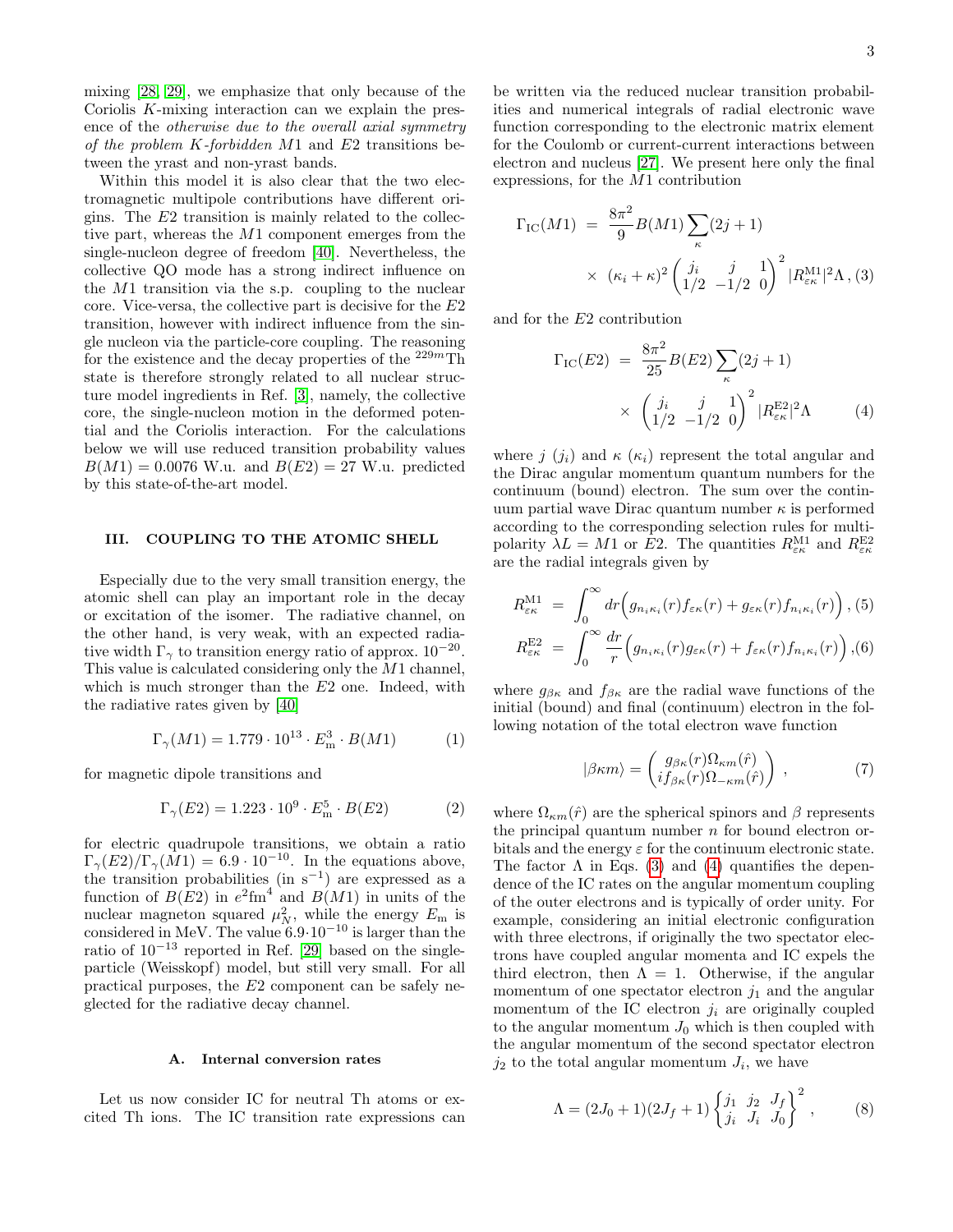where the curly brackets represent the  $6j$ -coefficient defining possible values  $J_f$  of the angular momentum of the two electronic configuration after IC. In the following we consider IC for different orbitals of a neutral Th atom, whose outer shell contains four electrons. Since our main concern is the ratio of the M1 and E2 IC rates for different specific orbitals, we will omit the factor  $\Lambda$  in the following.

Apart of the respective values for the reduced transition probabilities  $B(E2)$  and  $B(M1)$ , the important quantities entering the expressions of the IC rates are the radial integrals  $R_{\varepsilon\kappa}^{\lambda\text{L}}$ . Their values depend on the initial bound orbital for which IC occurs and strongly influence the magnitude of the IC rate. It is also of high significance which continuous electronic states are allowed by selection rules in the sums over  $\kappa$  in Eqs. [\(3\)](#page-2-1) and [\(4\)](#page-2-2).

#### B. Electronic bridge rates

EB is another process coupling the nucleus to the atomic shell [\[19](#page-7-13)[–22\]](#page-7-30). It occurs when the nuclear transition energy is not sufficient for IC, but is close to an atomic transition energy. In order to fulfill energy conservation, the transfer of the nuclear excitation to a bound electron which undergoes a transition to an excited state is accompanied by the emission or absorption of a photon. An example of EB involving the nuclear decay with an electronic transition accompanied by the emission of a photon is illustrated in Fig. [1.](#page-4-0) The EB process might play a significant role in the decay of the isomeric state in Th ions, where the IC channel is energetically closed. Calculations have shown that the EB process can significantly change the isomeric state lifetime if the energy  $E_{\rm m}$  happens to be close to energy of  $M1$  transitions of the electronic shells [\[23,](#page-7-19) [24\]](#page-7-31). Less importance has been attributed so far to the E2 contribution [\[23\]](#page-7-19).

The ratio of the EB and radiative rates is denoted by  $\beta$ and corresponds to an IC-coefficient equivalent adapted for EB. The explicit expressions are given by [\[23\]](#page-7-19)

<span id="page-3-3"></span>
$$
\beta(M1) = \left(\frac{\omega}{E_{\rm m}}\right)^3 \frac{G_1^{M1} + G_{12}^{M1} + G_2^{M1}}{3(2J_i + 1)},\tag{9}
$$

$$
\beta(E2) = \frac{4}{k_{\rm m}^2} \left(\frac{\omega}{E_{\rm m}}\right)^3 \frac{G_1^{E2} + G_{12}^{E2} + G_2^{E2}}{2J_i + 1} ,\qquad(10)
$$

where  $\omega$  is the emitted photon frequency,  $J_i$  is the initial total angular momentum of the electronic shell and the wave vector  $k<sub>m</sub>$  can be expressed via the nuclear transition energy  $E_m$  as  $k_m = \alpha E_m$  with the fine structure constant  $\alpha$ . The quantities  $G_i$  with  $i = 1, 2$  correspond to the two possible temporal sequences of virtual photon exchange and emission of a real photon, while  $G_{12}$  stands for their interference. All three terms corresponding to magnetic dipole (electric quadrupole) nuclear transition can be written with the help of the reduced matrix elements of the magnetic dipole  $T^{M1}$  (electric quadrupole

 $T^{E2}$ ) operators and the electric dipole operator D [\[41\]](#page-7-32) of the valence electron giving the following expressions

<span id="page-3-1"></span>
$$
G_1^{\lambda L} = \sum_{J_n} \frac{1}{2J_n + 1}
$$
(11)  

$$
\times \left| \sum_{\gamma_k} \frac{\langle \gamma_f J_f || D || \gamma_k J_n \rangle \langle \gamma_k J_n || T^{\lambda L} || \gamma_i J_i \rangle}{E_i - E_k + E_m} \right|^2
$$

$$
G_{12}^{\lambda L} = 2 \sum_{J_t J_n} (-1)^{J_t + J_n} \left\{ \frac{J_i}{J_f} \frac{J_t}{J_n} \frac{1}{L} \right\} \qquad (12)
$$

$$
\times \sum_{\gamma_k} \frac{\langle \gamma_f J_f || D || \gamma_k J_n \rangle \langle \gamma_k J_n || T^{\lambda L} || \gamma_i J_i \rangle}{E_i - E_k + E_m}
$$

$$
\times \sum_{\gamma_s} \frac{\langle \gamma_f J_f || T^{\lambda L} || \gamma_s J_t \rangle \langle \gamma_s J_t || D || \gamma_i J_i \rangle}{E_f - E_s - E_m}
$$

<span id="page-3-2"></span>
$$
G_2^{\lambda L} = \sum_{J_n} \frac{1}{2J_n + 1}
$$
(13)  

$$
\times \left| \sum_{\gamma_k} \frac{\langle \gamma_f J_f \| T^{\lambda L} \| \gamma_k J_n \rangle \langle \gamma_k J_n \| D \| \gamma_i J_i \rangle}{E_f - E_k - E_m} \right|^2.
$$

The sums are carried out over the total angular momenta of the intermediate states  $J_n$  and  $J_t$  and over all other electronic quantum numbers denoted by the generic indices  $\gamma_k$  and  $\gamma_s$ . The notation  $\langle \|\cdot\|\rangle$  stands for the reduced matrix elements after application of the Wigner-Eckart theorem [\[42\]](#page-7-33).

# <span id="page-3-0"></span>IV. NUMERICAL RESULTS

In the following we present our results for IC and EB rates involving relevant orbitals of both neutral thorium and of thorium ions in several charge states. We focus our analysis on the relative contribution of the M1 and E2 multipoles.

The calculation of the IC and EB rates requires knowledge of electronic level energies and wave functions. The spectrum of the valence electron is taken from atomic spectroscopy data [\[43\]](#page-7-34) which provides precise values as opposed to the limited accuracy of atomic structure calculations for atoms or ions with many electrons. For evaluation of the electronic matrix elements for the IC and EB rates we use different numerical approaches. In the case of IC, the matrix elements are evaluated using relativistic electronic wave functions which for the bound electron are obtained from a multi-configurational Dirac-Hartree-Fock (DHF) method using the GRASP2K package [\[44\]](#page-7-35). The continuum wave functions are calculated with the program *xphoto* from the RATIP package [\[45\]](#page-8-0).

EB calculations require however a different numerical approach, due to the following reason. The expressions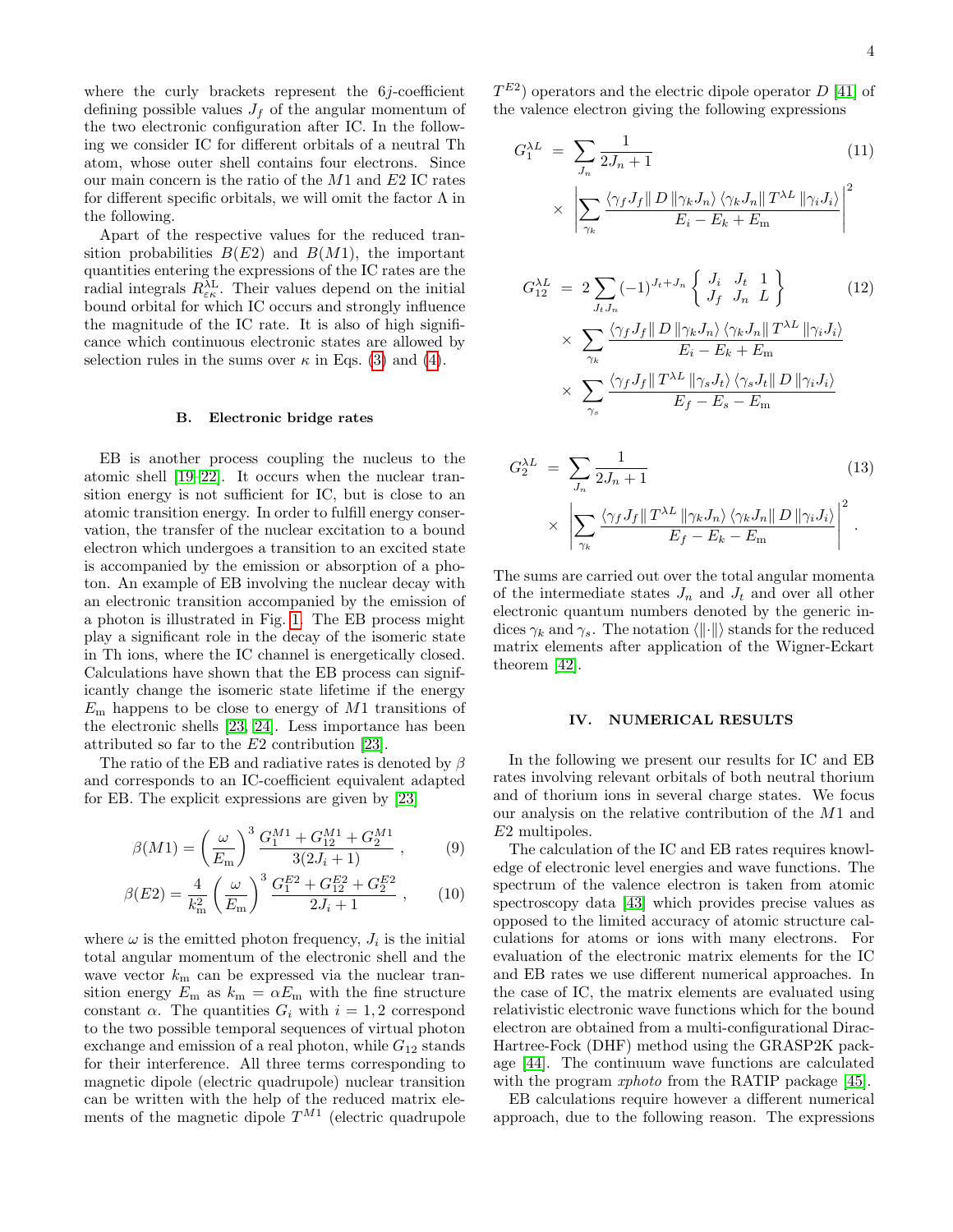

<span id="page-4-0"></span>FIG. 1: (Color online.) A schematic illustration of electronic bridge in a monovalent ion  $Th^{3+}$ . The excited nucleus transfers its energy to a bound electron, which undergoes a transition to a virtual state (dashed line). The latter decays to a real bound state with the emission of a photon.

for the quantities G in Eqs.  $(11)$ – $(13)$  contain summations over all intermediate electronic states allowed by the corresponding selection rules, including summation over highly excited bound states and integration over continuum states. The GRASP2K package is however limited in evaluation of excited states already with principal quantum numbers approaching  $n = 10$  and cannot provide all needed wave functions. On the other hand, integration over continuum wave functions obtained from the RATIP package is not straightforward. We use instead the following scheme for evaluation of the required matrix elements. As a first step we calculate a few lowlying states of the valence electron using the DHF method in the frozen-core approximation. Secondly, we consider the ion to be placed into a cavity of radius  $R = 90$  a.u. and build virtual orbitals with the principal quantum number up to  $n = 30$  via the expansion in a B-spline basis [\[41\]](#page-7-32). The result of the DHF calculation serves as in input for this second step. This procedure allows us to work with a discrete spectrum at positive energies and due to the large size of the cavity does not affect the accuracy of the calculated matrix elements considerably. While the values for the E2 matrix elements obtained at this stage are satisfactory, the values for the M1 matrix elements require further improvement [\[46,](#page-8-1) [47\]](#page-8-2). To achieve adequate accuracy, we take into account correlation effects between the valence electron and the frozen core using the method of random phase approximation (RPA) [\[41\]](#page-7-32). In contrast to the case of electric matrix elements, the obtained RPA corrections for magnetic matrix elements are often significantly larger than the corresponding DHF values. We double-checked our computation method for the M1 matrix elements by calculating the hyperfine structure constant A for various orbitals of the Na valence electron and comparing them with existing values in literature for combined DHF and RPA calculations [\[41\]](#page-7-32). The results show a good agreement.

An important quantity in the calculation is the nuclear transition energy  $E_{\rm m}$ . We assume in the following that the isomer lies at 7.8 eV or above. A word is due here on the assumption that the nuclear transition energy is larger than 7.8 eV. A few recent results have shed doubt on the exact range of the nuclear transition en-

ergy. The presently used value  $E_m = 7.8 \pm 0.5$  eV could be determined only indirectly in a calorimetric measurement by subtraction of x-ray energy differences between neighboring nuclear levels [\[10,](#page-7-4) [11\]](#page-7-5). However, the extraction of the energy value  $E_{\rm m}$  from the experimental data in Refs. [\[10,](#page-7-4) [11\]](#page-7-5) involves knowledge of nuclear branching ratios in the decay cascade, whose values are not so precisely known and which may add systematic shifts to the extracted isomeric energy [\[29\]](#page-7-17). In addition, recent negative experimental results of two broadband photoexcitation attempts of the isomeric state may indicate that the transition energy lies in a different energy range [\[12,](#page-7-6) [13\]](#page-7-7). Furthermore, the recent results in Ref. [\[15\]](#page-7-9) on the short lifetime of the isomer in  $Th^+$  may be indirect evidence that the IC channel is already open and  $E_{\rm m}$  is higher than the ionization potential of Th<sup>+</sup>, i.e. approx. 12 eV [\[17\]](#page-7-11). These were the premises on which recent theoretical studies [\[26,](#page-7-14) [27\]](#page-7-15) have also considered the possibility that  $E_m > 7.8$  eV.

### A. IC in the neutral Th atom

We consider at first the isomer energy at 7.8 eV and the isomeric decay via IC in a neutral Th atom. In this case, a 7s electron from the ground-state electronic configuration  $6d^27s^2$  undergoes IC. There is also a relatively small probability that the 6d shell will be ionized. We calculate the IC rates for 7s and 6d electron for the ground state considering the M1 and E2 channels. In order to compare the rates for the two multipolarities also for the 5f and 7p outer orbitals, we consider IC not from the ground state but from the excited electronic configurations  $5f6d7s^2$  at 7795 cm<sup>-1</sup> (ionization of the 5f electron) and  $6d7s^27p$  at 10783 cm<sup>-1</sup> (ionization of the 7p electron). The corresponding  $M1$  and  $E2$  IC rates calculated using Eqs. [\(3\)](#page-2-1) and [\(4\)](#page-2-2) are presented in Table [I.](#page-5-0)

Our results show that for all electronic orbitals but 7s, the E2 IC channel either dominates or is comparable to the M1 IC channel. For the  $7p_{3/2}$  orbital the rate  $\Gamma_{IC}(E2)$  becomes an order of magnitude larger than  $\Gamma_{IC}(M1)$ . The E2 contribution can be safely neglected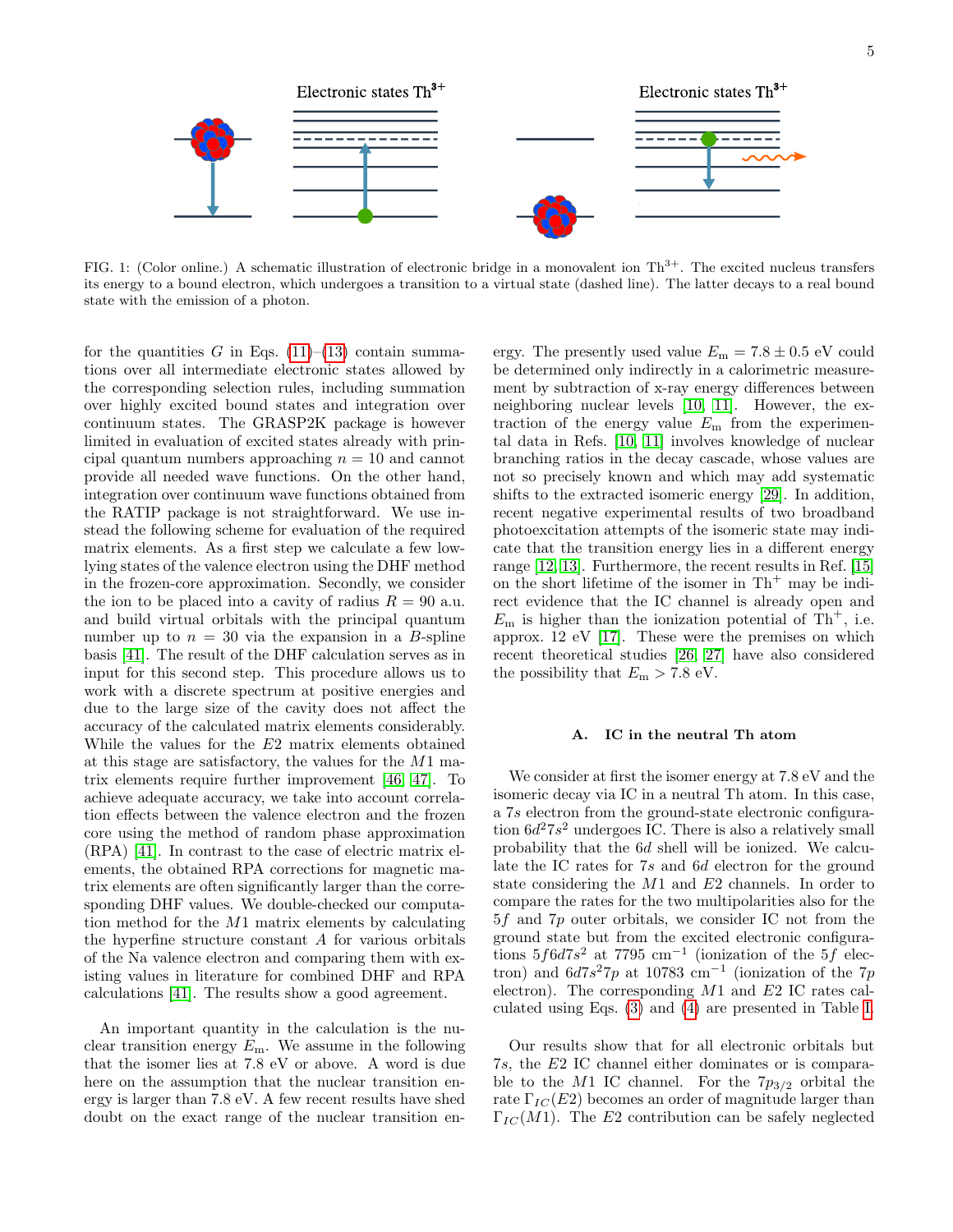|            |                    |                    | Orbital $\Gamma_{IC}(M1)$ (s <sup>-1</sup> ) $\Gamma_{IC}(E2)$ (s <sup>-1</sup> ) $\Gamma_{IC}(E2)/\Gamma_{IC}(M1)$ |
|------------|--------------------|--------------------|---------------------------------------------------------------------------------------------------------------------|
| 7s         | $1.3 \cdot 10^{5}$ | $3.8 \cdot 10^{2}$ | $2.9 \cdot 10^{-3}$                                                                                                 |
| $7p_{1/2}$ | $4.2 \cdot 10^3$   | $5.1 \cdot 10^{3}$ | 1.2                                                                                                                 |
| $7p_{3/2}$ | $3.5 \cdot 10^{2}$ | $8.2 \cdot 10^{3}$ | 23                                                                                                                  |
| $6d_{3/2}$ | $2.3 \cdot 10^{2}$ | $3.4 \cdot 10^{2}$ | 1.5                                                                                                                 |
| $6d_{5/2}$ | $1.8 \cdot 10^{2}$ | $4.9 \cdot 10^{2}$ | 2.7                                                                                                                 |
| $5f_{5/2}$ | $1.3 \cdot 10^{2}$ | 79                 | 0.61                                                                                                                |
| $5f_{7/2}$ | 65                 | 61                 | 0.94                                                                                                                |

<span id="page-5-0"></span>TABLE I: The M1 and E2 IC rates  $\Gamma_{IC}(M1)$  and  $\Gamma_{IC}(E2)$ for electrons from different electronic orbitals and their ratios.

only for the 7s electron, for which selection rules in the sum over  $\kappa$  in Eq. [\(4\)](#page-2-2) rule out significant contributions. We note however that all  $E2$  [I](#page-5-0)C decay rates in Table I are in absolute value two to four orders of magnitude smaller than the M1 IC rate involving the 7s electron. This confirms that whenever the 7s electron is available for IC, the M1 IC decay channel will dominate. We recall that the IC coefficient for the  $7s$  electron is approx.  $10^9$ . The IC coefficients for the other orbitals are correspondingly lower, however still much larger than unity. IC from any suitable occupied orbital is therefore much more probable than the M1-dominated radiative decay.

#### B. IC in Th ions

Considering the 7.8 eV energy value for the nuclear transition, in Th ions IC becomes energetically forbidden from the electronic ground state and may only occur from electronic excited states where the 7s orbital is not occupied. This scenario has been studied recently in Ref. [\[27\]](#page-7-15). IC from excited states for  $2^{29} \text{Th}^+$  and  $2^{29} \text{Th}^{2+}$ was proposed as means for characterization of the nuclear isomeric state. For the characterization scheme, IC from the initially excited state  $5f6d^2$  at 30223 cm<sup>-1</sup> was considered. We have updated the conversion rates of the 6*d*- or the 5*f*-electron of the  $5f6d^2$  initial state using the newly available reduced transition probability values. The results are shown in Table [II.](#page-5-1) The first two columns correspond to the outer electronic configuration of the  ${}^{229}\text{Th}^{\hat{2}+}$  ion after the IC event. Depending on the considered final state, the IC process is energetically possible only for values of the <sup>229</sup>Th isomer energy  $E_{\rm m}$  exceeding the value  $E_{\rm m}^{\rm min}$  shown in the third column. The last three columns depict the dependence of the IC rate on  $E_m$ . In all the cases the rate of the E2 channel is either comparable to the M1 channel or exceeding it by up to a factor three. We conclude that IC involving conversion electrons from the 6d and 5f orbitals is dominated by the E2 transition. For these cases, it is not justified to neglect the E2 component in IC calculations.

|                  | Final state | $E_{\rm m}^{\rm min}$ (eV) $  E_{\rm m}$ (eV) |      |     | Rate $(\mathrm{s}^{-1})$ |  |
|------------------|-------------|-----------------------------------------------|------|-----|--------------------------|--|
| Config. $E$ (cm) |             |                                               |      | M1  | E2                       |  |
|                  | 6538        | 9.2                                           | 9.2  | 41  | 38                       |  |
|                  |             |                                               | 9.5  | 41  | 38                       |  |
|                  |             |                                               | 10.0 | 41  | 37                       |  |
|                  |             |                                               | 10.5 | 40  | 36                       |  |
| $6d^2$           |             |                                               | 11.0 | 40  | 35                       |  |
|                  |             |                                               | 11.5 | 39  | 35                       |  |
|                  | 10543       | 9.7                                           | 9.7  | 38  | 40                       |  |
|                  |             |                                               | 10.0 | 37  | 39                       |  |
|                  |             |                                               | 10.5 | 37  | 38                       |  |
|                  |             |                                               | 11.0 | 36  | 37                       |  |
|                  |             |                                               | 11.5 | 36  | 37                       |  |
|                  | 4490        | 9.0                                           | 9.0  | 37  | 96                       |  |
|                  |             |                                               | 9.5  | 38  | 101                      |  |
|                  |             |                                               | 10.0 | 40  | 106                      |  |
|                  |             |                                               | 10.5 | 41  | 112                      |  |
|                  |             |                                               | 11.0 | 43  | 116                      |  |
|                  |             |                                               | 11.5 | 44  | 121                      |  |
|                  | 8437        | 9.4                                           | 9.4  | 225 | 405                      |  |
| 5f6d             |             |                                               | 10.0 | 224 | 407                      |  |
|                  |             |                                               | 10.5 | 223 | 408                      |  |
|                  |             |                                               | 11.0 | 223 | 409                      |  |
|                  |             |                                               | 11.5 | 222 | 410                      |  |
|                  | 11277       | 9.8                                           | 9.8  | 35  | 121                      |  |
|                  |             |                                               | 10.0 | 36  | 122                      |  |
|                  |             |                                               | 10.5 | 38  | 126                      |  |
|                  |             |                                               | 11.0 | 40  | 130                      |  |
|                  |             |                                               | 11.5 | 42  | 133                      |  |
|                  | 19010       | 10.8                                          | 10.8 | 54  | 159                      |  |
|                  |             |                                               | 11.0 | 54  | 161                      |  |
|                  |             |                                               | 11.5 | 56  | 164                      |  |

<span id="page-5-1"></span>TABLE II: Internal conversion rates for the state  $5f6d^2$  at  $30223 \text{ cm}^{-1}$  in  $229 \text{m} \text{Th}^+$ . The total angular momentum of this state is  $J = 15/2$ .

#### C. EB in Th ions

We present the EB enhancement factors  $\beta(M1)$  and  $\beta(E2)$  calculated according to Eqs. [\(9\)](#page-3-3)–[\(10\)](#page-3-3) for different initial and final electronic states in a monovalent ion  $Th<sup>3+</sup>$  in Table [III.](#page-6-4) As described in more detailed above,  $\beta(M1)$  is obtained with the combined DHF and RPA method, whereas  $\beta(E2)$  is not sensitive to RPA corrections and is calculated directly with the DHF method. In order to directly compare our results with available theoretical values in Ref. [\[23\]](#page-7-19), we have considered here the same nuclear transition energy  $E_m = 7.6$  eV as assumed there. The agreement is satisfactory except for the value of  $\beta(M1)$  for EB from the initial state  $5f_{5/2}$  to the final state  $7s_{1/2}$ , where the values differ by a factor 2.5. We consider this issue not critical for our purposes espe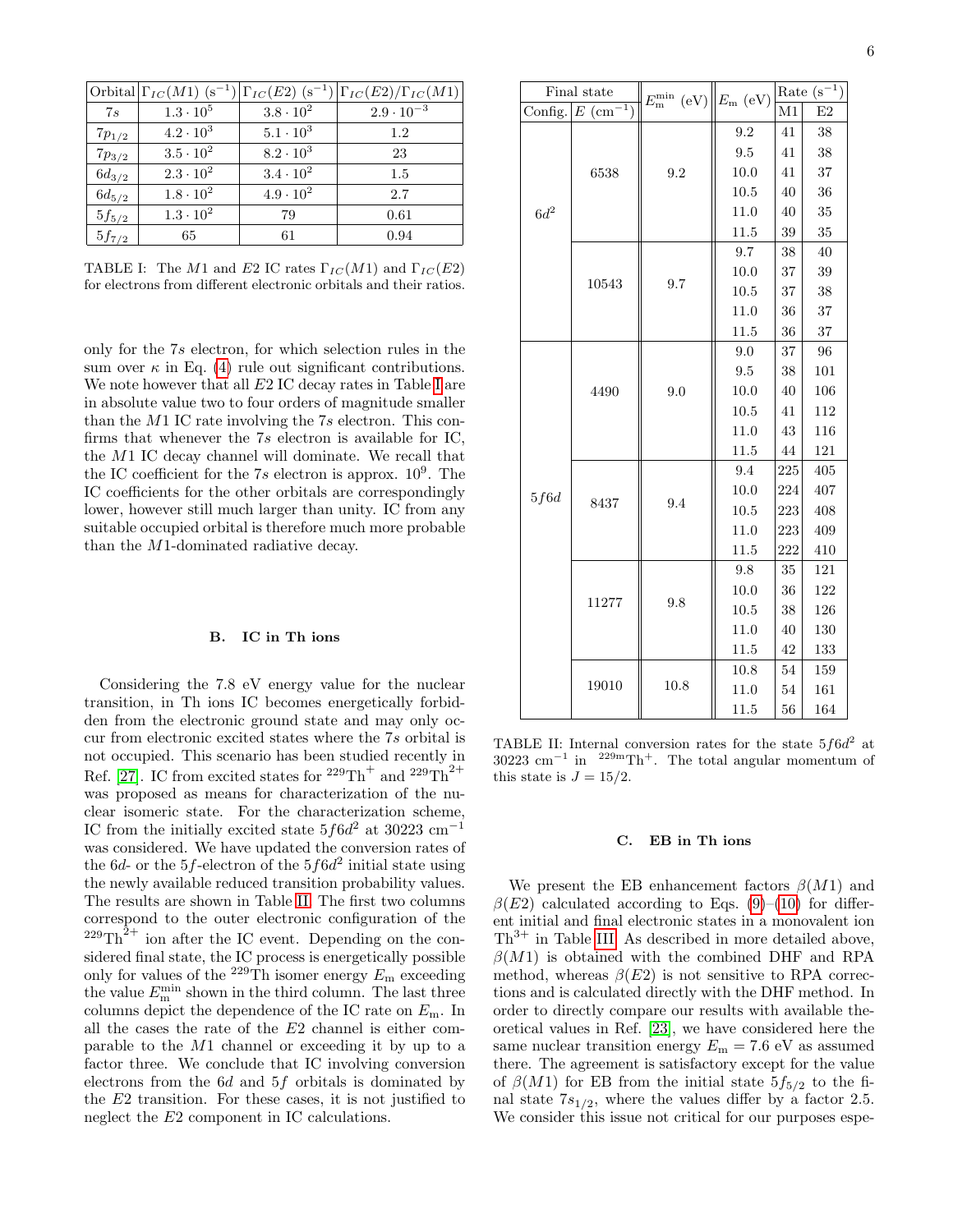cially taking into account the significant disagreement in RPA calculations for M1 matrix elements present in lit-erature [\[46,](#page-8-1) [47\]](#page-8-2). The small deviations of the  $E2$  rates can be attributed to the RPA corrections included in Ref. [\[23\]](#page-7-19) but missing in the present calculations.

| Init. | Fin.                   | Present work                                                    |                                 |        | Based on [23]                     |                           |  |  |
|-------|------------------------|-----------------------------------------------------------------|---------------------------------|--------|-----------------------------------|---------------------------|--|--|
|       |                        | $\beta(M1)$                                                     | $\beta(E2)$                     | $\rho$ | $\left \beta(M1)\right \beta(E2)$ |                           |  |  |
|       | $5f_{5/2} 7s_{1/2} $   | 0.082                                                           | $ 3.4 \cdot 10^7 $              | 0.29   |                                   | $0.032 \,   5 \cdot 10^7$ |  |  |
|       | $ 7s_{1/2} 7p_{1/2} $  | 23                                                              | $6.6 \cdot 10^8 \, \vert 0.020$ |        | 19                                | $7 \cdot 10^8$            |  |  |
|       | $7s_{1/2}$ $7p_{3/2}$  | 5.2                                                             | $9.3 \cdot 10^7  0.012 $        |        | 4.4                               | $1 \cdot 10^8$            |  |  |
|       | $6d_{3/2}$ 7 $p_{1/2}$ | 0.0022                                                          | $ 1.2 \cdot 10^7 $              | 3.8    |                                   |                           |  |  |
|       | $6d_{5/2}$ 7 $p_{1/2}$ | 0.013                                                           | $3.6 \cdot 10^7$                | 1.9    |                                   |                           |  |  |
|       |                        | $\ 6d_{5/2}\ 7p_{3/2}\ 2.4\cdot10^{-5}\big 2.4\cdot10^{5}\big $ |                                 | 6.9    |                                   |                           |  |  |

<span id="page-6-4"></span>TABLE III: Enhancement factors  $\beta(M1)$  and  $\beta(E2)$  and the ratio  $\rho = \Gamma_{EB}(E2)/\Gamma_{EB}(M1)$  for M1 and E2 EB channels between different initial and final electronic states in a monovalent Th<sup>3+</sup> ion. For comparison we also present the  $\beta(M1)$  and  $\beta(E2)$  results based on DHF+RPA calculations from Ref. [\[23\]](#page-7-19) where available. The nuclear isomeric state energy is assumed to be  $E_m = 7.6$  eV to match the value used in Ref. [\[23\]](#page-7-19).

Our results in Table [III](#page-6-4) show that  $\Gamma_{EB}(E2)$  is smaller than  $\Gamma_{EB}(M1)$  only for the transitions involving the  $7s_{1/2}$  orbital. In particular,  $\Gamma_{EB}(E2)$  is two orders of magnitude smaller than  $\Gamma_{EB}(M1)$  only for the EB scheme between the electronic states  $7s_{1/2}$  and  $7p_{1/2,3/2}$ , where  $\beta(M1)$  is largest. This can be explained by the presence of a strong M1 transition between the initial state  $7s_{1/2}$  and the intermediate state  $8s_{1/2}$ . At the same time the E2 transition between these states is forbidden by selection rules. However, for all other cases the E2 contribution is comparable (for instance a third of the M1 contribution for EB between the electronic states  $5f_{5/2}$  and  $7s_{1/2}$ ) or even dominating with respect to the  $M_1$  channel. This supports our conclusion that the  $E_2$ channel should not be disregarded by default but should be considered in calculations involving coupling to the atomic shell.

### V. CONCLUSIONS

The E2 multipole mixing in the isomer decay has been so far widely disregarded in the literature. Our results based on the most recent theoretical predictions for the reduced nuclear transition probabilities  $B(M1)$  and  $B(E2)$  have shown that this is in many cases not justified.

The surprisingly large E2 contribution to the nuclear decay channels is related to the fact that compared to previously available values, the predicted  $B(M1)$  is lower while  $B(E2)$  has increased. From the point of view of nuclear structure, the E2 component stems mainly from the strong collective QO motion of the nuclear core, with an indirect contribution to the s.p. degrees of freedom via the particle-core coupling. However, decisive for the nuclear decay mechanisms are the selection rules for the given multipolarity and the behaviour of the electronic orbital wave functions involved in the coupling to the nuclear transition.

The M1 decay channel dominates in the radiative decay by approx. ten orders of magnitude. This changes for the processes coupling the nuclear transition to the electronic shell, which have a more involved dependence on the multipolarity of the nuclear transition. With a smaller factor (three orders of magnitude), M1 still dominates over  $E2$  for IC of the 7s electron and EB between the electronic states 7s and 7p. For IC from the other outer orbitals 7p, 6d, 5f or for EB involving other transitions than  $7s \rightarrow 7p$ , the E2 contribution is either of the same order of magnitude or even dominant compared to the M1 decay channel.

Allegedly when comparing the absolute values of the IC or EB rates, the largest values are the ones for the IC M1 decay channel of the 7s electron and the EB between the electronic states 7s and 7p. These will be the dominating processes whenever the electronic structure is adequate and allows them to occur. However, specific scenarios involving more exotic configurations such as IC from excited electronic states or particular EB schemes [\[26,](#page-7-14) [27\]](#page-7-15) as followed for instance at present at the Physikalisch-Technische Bundesanstalt in Braunschweig, Germany, for exciting the <sup>229</sup>Th isomer—may require consideration of the E2 multipole mixing contribution, which will enhance the rates of the respective processes. Apart of the increased rate, the different selection rules applying for E2 may also lead to observable effects such as different angular distribution of the emitted electrons.

#### Acknowledgments

This work was supported by the DFG and by the BNSF under Contract DFNI-E02/6. PB and AP gratefully acknowledge funding by the nuClock EU FET-Open project 664732.

- <span id="page-6-0"></span>[1] L. A. Kroger and C. W. Reich, Nucl. Phys. A 259, 29 (1976).
- <span id="page-6-1"></span>[2] P. A. Butler and W. Nazarewicz, Rev. Mod. Phys. 68, 349 (1996).
- <span id="page-6-2"></span>[3] N. Minkov and A. Pálffy, Phys. Rev. Lett. 118, 212501

(2017).

- <span id="page-6-3"></span>[4] E. Peik and Chr. Tamm, Europhys. Lett. 61, 181 (2003), URL <https://doi.org/10.1209/epl/i2003-00210-x>.
- [5] C. J. Campbell, A. G. Radnaev, A. Kuzmich, V. A. Dzuba, V. V. Flambaum, and A. Derevianko, Phys. Rev.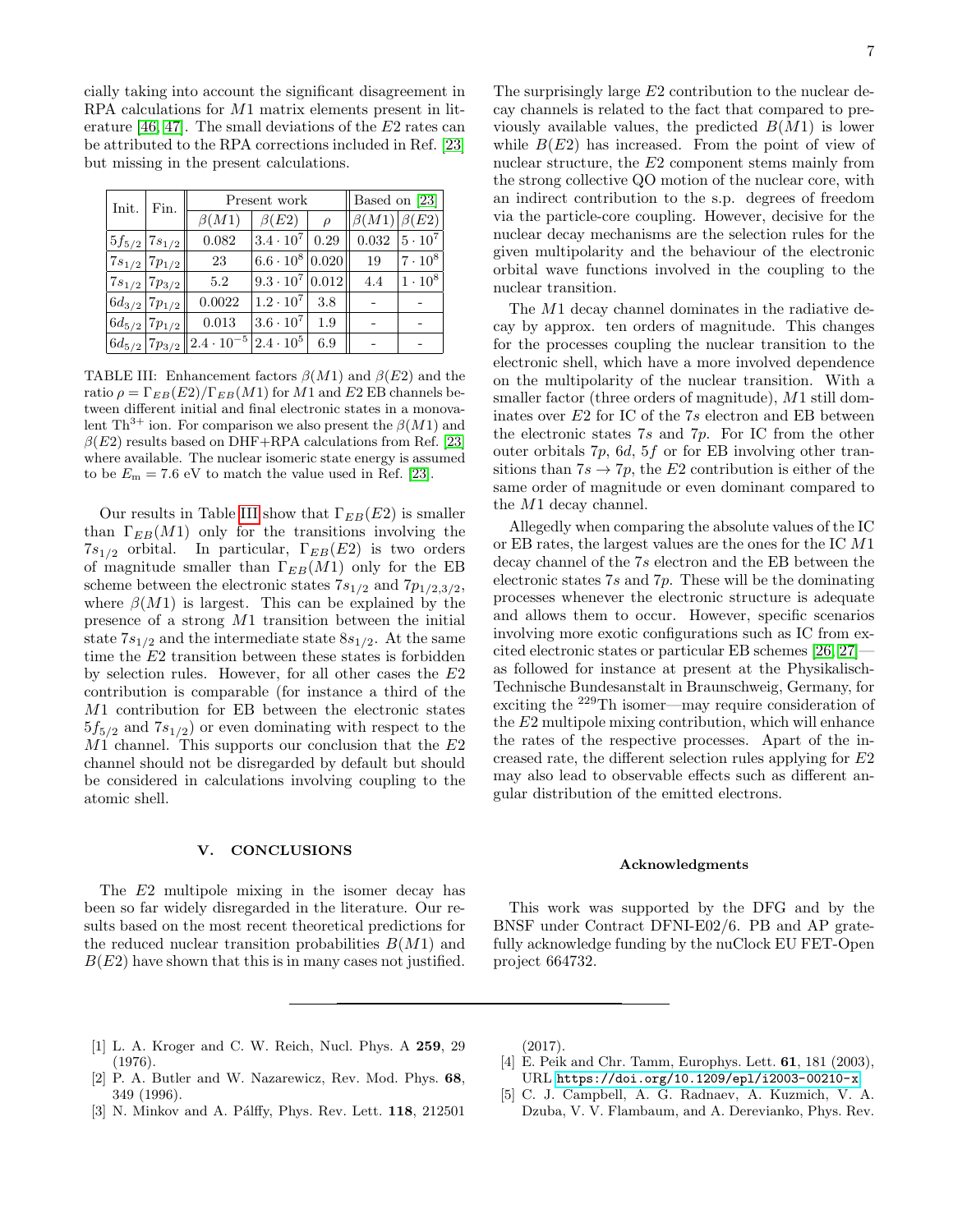Lett. 108, 120802 (2012), URL [https://link.aps.org/](https://link.aps.org/doi/10.1103/PhysRevLett.108.120802) [doi/10.1103/PhysRevLett.108.120802](https://link.aps.org/doi/10.1103/PhysRevLett.108.120802).

- <span id="page-7-0"></span>[6] E. Peik and M. Okhapkin, Comptes Rendus Physique 16, 516 (2015), ISSN 1631-0705, the measurement of time / La mesure du temps, URL [http://www.sciencedirect.](http://www.sciencedirect.com/science/article/pii/S1631070515000213) [com/science/article/pii/S1631070515000213](http://www.sciencedirect.com/science/article/pii/S1631070515000213).
- <span id="page-7-1"></span>[7] E. V. Tkalya, Phys. Rev. Lett. 106, 162501 (2011), URL [https://link.aps.org/doi/10.1103/PhysRevLett.](https://link.aps.org/doi/10.1103/PhysRevLett.106.162501) [106.162501](https://link.aps.org/doi/10.1103/PhysRevLett.106.162501).
- <span id="page-7-2"></span>[8] W.-T. Liao, S. Das, C. H. Keitel, and A. Pálffy, Phys. Rev. Lett. 109, 262502 (2012), URL [https://link.aps.](https://link.aps.org/doi/10.1103/PhysRevLett.109.262502) [org/doi/10.1103/PhysRevLett.109.262502](https://link.aps.org/doi/10.1103/PhysRevLett.109.262502).
- <span id="page-7-3"></span>[9] S. Das, C. H. Keitel, and A. Pálffy, Phys. Rev. C  $88$ , 024601 (2013).
- <span id="page-7-4"></span>[10] B. R. Beck, J. A. Becker, P. Beiersdorfer, G. V. Brown, K. J. Moody, J. B. Wilhelmy, F. S. Porter, C. A. Kilbourne, and R. L. Kelley, Phys. Rev. Lett. 98, 142501 (2007), URL [https://link.aps.org/doi/](https://link.aps.org/doi/10.1103/PhysRevLett.98.142501) [10.1103/PhysRevLett.98.142501](https://link.aps.org/doi/10.1103/PhysRevLett.98.142501).
- <span id="page-7-5"></span>[11] Improved Value for the Energy Splitting of the Ground-State Doublet in the Nucleus  $^{229m}$ Th, vol. LLNL-PROC-415170 (Varenna, Italy, 2009).
- <span id="page-7-6"></span>[12] J. Jeet, C. Schneider, S. T. Sullivan, W. G. Rellergert, S. Mirzadeh, A. Cassanho, H. P. Jenssen, E. V. Tkalya, and E. R. Hudson, Phys. Rev. Lett. 114, 253001 (2015), URL [https://link.aps.org/doi/10.](https://link.aps.org/doi/10.1103/PhysRevLett.114.253001) [1103/PhysRevLett.114.253001](https://link.aps.org/doi/10.1103/PhysRevLett.114.253001).
- <span id="page-7-7"></span>[13] A. Yamaguchi, M. Kolbe, H. Kaser, T. Reichel, A. Gottwald, and E. Peik, New Journal of Physics 17, 053053 (2015), URL [http://stacks.iop.org/](http://stacks.iop.org/1367-2630/17/i=5/a=053053) [1367-2630/17/i=5/a=053053](http://stacks.iop.org/1367-2630/17/i=5/a=053053).
- <span id="page-7-8"></span>[14] L. von der Wense, B. Seiferle, M. Laatiaoui, J. B. Neumayr, H.-J. Maier, H.-F. Wirth, C. Mokry, J. Runke, K. Eberhardt, C. E. Düllmann, et al., Nature 533, 47 (2016), ISSN 0028-0836, article, URL [http://dx.doi.](http://dx.doi.org/10.1038/nature17669) [org/10.1038/nature17669](http://dx.doi.org/10.1038/nature17669).
- <span id="page-7-9"></span>[15] B. Seiferle, L. von der Wense, and P. G. Thirolf, Phys. Rev. Lett. 118, 042501 (2017), URL [https://link.aps.](https://link.aps.org/doi/10.1103/PhysRevLett.118.042501) [org/doi/10.1103/PhysRevLett.118.042501](https://link.aps.org/doi/10.1103/PhysRevLett.118.042501).
- <span id="page-7-10"></span>[16] J. Thielking, M. V. Okhapkin, P. Glowacki, D. M. Meier, L. von der Wense, B. Seiferle, C. E. Düllmann, P. G. Thirolf, and P. Peik (2017), arXiv:1709.05325, accepted in Nature (2018).
- <span id="page-7-11"></span>[17] O. A. Herrera-Sancho, M. V. Okhapkin, K. Zimmermann, C. Tamm, E. Peik, A. V. Taichenachev, V. I. Yudin, and P. Głowacki, Phys. Rev. A 85, 033402 (2012), URL [https://link.aps.org/doi/10.](https://link.aps.org/doi/10.1103/PhysRevA.85.033402) [1103/PhysRevA.85.033402](https://link.aps.org/doi/10.1103/PhysRevA.85.033402).
- <span id="page-7-12"></span>[18] F. F. Karpeshin and M. B. Trzhaskovskaya, Phys. Rev. C 76, 054313 (2007), URL [https://link.aps.org/doi/](https://link.aps.org/doi/10.1103/PhysRevC.76.054313) [10.1103/PhysRevC.76.054313](https://link.aps.org/doi/10.1103/PhysRevC.76.054313).
- <span id="page-7-13"></span>[19] V. Krutov, JETP Lett. **52**, 584 (1990).
- [20] V. Strizhov and E. Tkalya, Sov. Phys. JETP 72, 387 (1991).
- [21] F. F. Karpeshin, I. M. Band, M. B. Trzhaskovskaya, and A. Pastor, Phys. Rev. Lett. 83, 1072 (1999), URL [https:](https://link.aps.org/doi/10.1103/PhysRevLett.83.1072) [//link.aps.org/doi/10.1103/PhysRevLett.83.1072](https://link.aps.org/doi/10.1103/PhysRevLett.83.1072).
- <span id="page-7-30"></span> $[22]$  P. Kálmán and T. Bükki, Phys. Rev. C 63, 027601 (2001), URL [https://link.aps.org/doi/10.](https://link.aps.org/doi/10.1103/PhysRevC.63.027601) [1103/PhysRevC.63.027601](https://link.aps.org/doi/10.1103/PhysRevC.63.027601).
- <span id="page-7-19"></span>[23] S. G. Porsev and V. V. Flambaum, Phys. Rev. A 81, 032504 (2010), URL [https://link.aps.org/doi/](https://link.aps.org/doi/10.1103/PhysRevA.81.032504) [10.1103/PhysRevA.81.032504](https://link.aps.org/doi/10.1103/PhysRevA.81.032504).
- <span id="page-7-31"></span>[24] S. G. Porsev and V. V. Flambaum, Phys. Rev. A

81, 042516 (2010), URL [https://link.aps.org/doi/](https://link.aps.org/doi/10.1103/PhysRevA.81.042516) [10.1103/PhysRevA.81.042516](https://link.aps.org/doi/10.1103/PhysRevA.81.042516).

- [25] S. G. Porsev, V. V. Flambaum, E. Peik, and C. Tamm, Phys. Rev. Lett. 105, 182501 (2010), URL [https://](https://link.aps.org/doi/10.1103/PhysRevLett.105.182501) [link.aps.org/doi/10.1103/PhysRevLett.105.182501](https://link.aps.org/doi/10.1103/PhysRevLett.105.182501).
- <span id="page-7-14"></span>[26] P. V. Bilous, E. Peik, and A. Pálffy, New Journal of Physics 20, 013016 (2018), URL [http://stacks.iop.](http://stacks.iop.org/1367-2630/20/i=1/a=013016) [org/1367-2630/20/i=1/a=013016](http://stacks.iop.org/1367-2630/20/i=1/a=013016).
- <span id="page-7-15"></span>[27] P. V. Bilous, G. A. Kazakov, I. D. Moore, T. Schumm, and A. Pálffy, Phys. Rev. A **95**, 032503 (2017), URL [https://link.aps.org/doi/10.1103/PhysRevA.](https://link.aps.org/doi/10.1103/PhysRevA.95.032503) [95.032503](https://link.aps.org/doi/10.1103/PhysRevA.95.032503).
- <span id="page-7-16"></span>[28] A. M. Dykhne and E. V. Tkalya, JETP Lett. 67, 251 (1998).
- <span id="page-7-17"></span>[29] E. V. Tkalya, C. Schneider, J. Jeet, and E. R. Hudson, Phys. Rev. C 92, 054324 (2015), URL [https://link.](https://link.aps.org/doi/10.1103/PhysRevC.92.054324) [aps.org/doi/10.1103/PhysRevC.92.054324](https://link.aps.org/doi/10.1103/PhysRevC.92.054324).
- <span id="page-7-18"></span>[30] G. Alaga, K. Alder, A. Bohr, and B. Mottelson, Kgl. Danske Videnskab. Selskab Mat.-fys. Medd. 29 (1995).
- <span id="page-7-20"></span>[31] K. Gulda, W. Kurcewicz, A. Aas, M. Borge, D. Burke, B. Fogelberg, I. Grant, E. Hageb, N. Kaffrell, J. Kvasil, et al., Nuclear Physics A 703, 45 (2002), ISSN 0375- 9474, URL [http://www.sciencedirect.com/science/](http://www.sciencedirect.com/science/article/pii/S0375947401014567) [article/pii/S0375947401014567](http://www.sciencedirect.com/science/article/pii/S0375947401014567).
- <span id="page-7-21"></span> $[32]$  E. Ruchowska, W. A. Płóciennik, J. Żylicz, H. Mach, J. Kvasil, A. Algora, N. Amzal, T. Bäck, M. G. Borge, R. Boutami, et al., Phys. Rev. C 73, 044326 (2006).
- <span id="page-7-22"></span>[33] N. Minkov, P. Yotov, S. Drenska, W. Scheid, D. Bonatsos, D. Lenis, and D. Petrellis, Phys. Rev. C 73, 044315 (2006), URL [https://link.aps.org/doi/10.](https://link.aps.org/doi/10.1103/PhysRevC.73.044315) [1103/PhysRevC.73.044315](https://link.aps.org/doi/10.1103/PhysRevC.73.044315).
- <span id="page-7-24"></span>[34] N. Minkov, S. Drenska, P. Yotov, S. Lalkovski, D. Bonatsos, and W. Scheid, Phys. Rev. C 76, 034324 (2007), URL [https://link.aps.org/doi/10.](https://link.aps.org/doi/10.1103/PhysRevC.76.034324) [1103/PhysRevC.76.034324](https://link.aps.org/doi/10.1103/PhysRevC.76.034324).
- <span id="page-7-25"></span>[35] S. Cwiok, J. Dudek, W. Nazarewicz, J. Skalski, and T. Werner, Computer Physics Communications 46, 379 (1987), ISSN 0010-4655, URL [http://www.sciencedirect.com/science/article/](http://www.sciencedirect.com/science/article/pii/0010465587900932) [pii/0010465587900932](http://www.sciencedirect.com/science/article/pii/0010465587900932).
- <span id="page-7-26"></span>[36] P. Walker and N. Minkov, Physics Letters B 694, 119 (2010), ISSN 0370-2693, URL [http://www.sciencedirect.com/science/article/](http://www.sciencedirect.com/science/article/pii/S0370269310011378) [pii/S0370269310011378](http://www.sciencedirect.com/science/article/pii/S0370269310011378).
- <span id="page-7-27"></span>[37] N. Minkov, S. Drenska, M. Strecker, and W. Scheid, Journal of Physics G: Nuclear and Particle Physics 36, 025108 (2009), URL [http://stacks.iop.org/0954-3899/36/i=](http://stacks.iop.org/0954-3899/36/i=2/a=025108) [2/a=025108](http://stacks.iop.org/0954-3899/36/i=2/a=025108).
- <span id="page-7-28"></span>[38] N. Minkov, S. Drenska, M. Strecker, and W. Scheid, Journal of Physics G: Nuclear and Particle Physics 37, 025103 (2010), URL [http://stacks.iop.org/0954-3899/37/i=](http://stacks.iop.org/0954-3899/37/i=2/a=025103) [2/a=025103](http://stacks.iop.org/0954-3899/37/i=2/a=025103).
- <span id="page-7-23"></span>[39] N. Minkov, Physica Scripta 2013, 014017 (2013), URL [http://stacks.iop.org/1402-4896/2013/i=T154/a=](http://stacks.iop.org/1402-4896/2013/i=T154/a=014017) [014017](http://stacks.iop.org/1402-4896/2013/i=T154/a=014017).
- <span id="page-7-29"></span>[40] P. Ring and P. Schuck, The Nuclear Many-Body Problem (Springer Verlag, New York, 1980).
- <span id="page-7-32"></span>[41] W. R. Johnson, Atomic Structure Theory: Lectures on Atomic Physics (Springer, New York, 2007).
- <span id="page-7-33"></span>[42] A. R. Edmonds, Angular Momentum in Quantum Mechanics (Princeton University Press, Princeton, 1996).
- <span id="page-7-34"></span>[43] [http://web2.lac.u-psud.fr/lac/Database/](http://web2.lac.u-psud.fr/lac/Database/Tab-energy/Thorium/) [Tab-energy/Thorium/](http://web2.lac.u-psud.fr/lac/Database/Tab-energy/Thorium/), accessed: 2017-05-23.
- <span id="page-7-35"></span>[44] P. Jönsson, G. Gaigalas, J. Bieron, C. F. Fischer, and